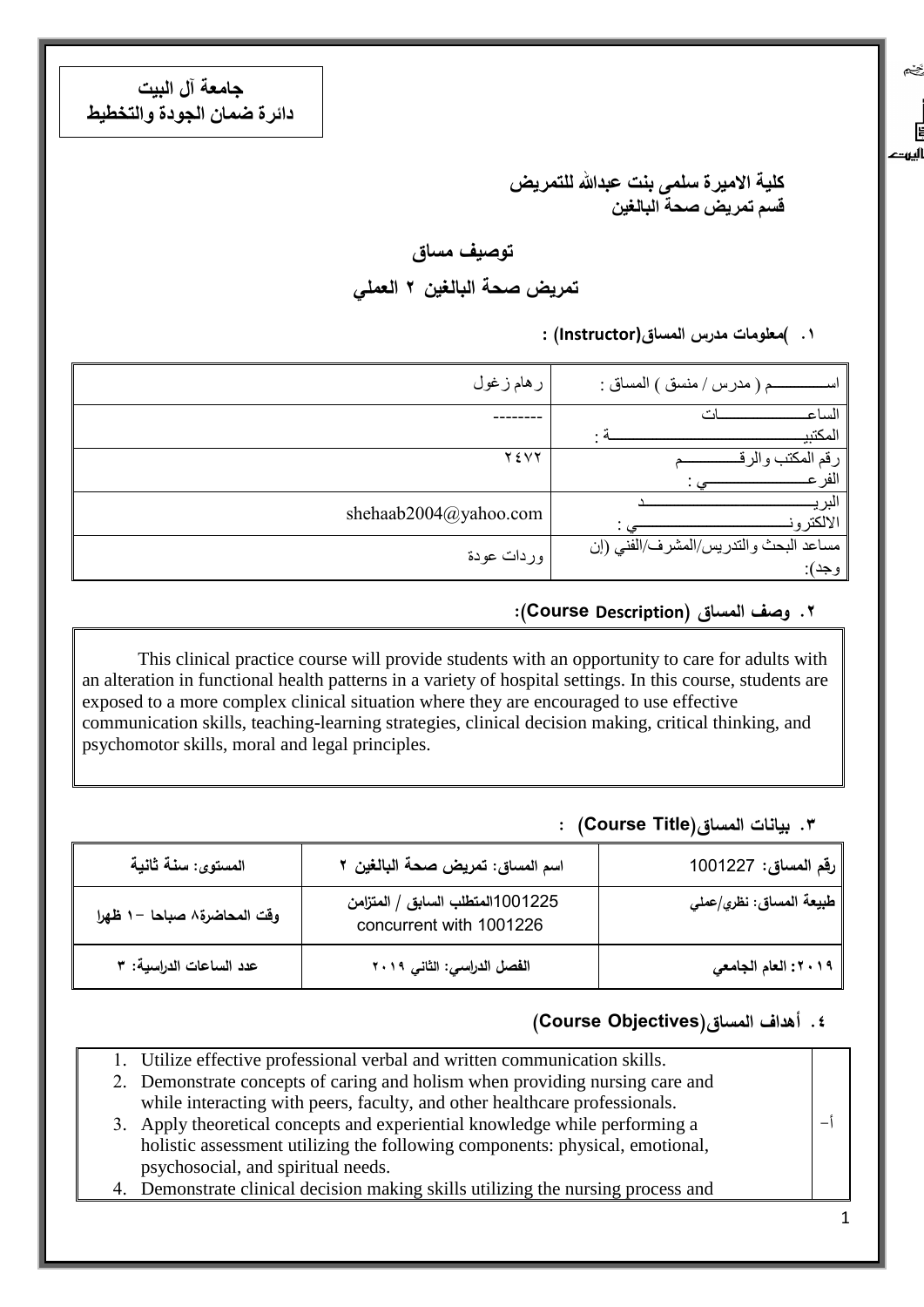critical thinking during the delivery of care.

- 5. Collaborate with members of the healthcare team while delegating and advocating the needs of the client in today's healthcare system.
- 6. Accept responsibility for client care assigned by faculty or delegated by other members of the healthcare team.
- 7. Utilize principles of teaching and learning in order to promote, facilitate, maintain, and restore optimal health.

**(Intended Student Learning Outcomes) التعمم مخرجات .5 )المعرفة والمهارات والكفايات(**

يفتزض بالطالب بعذ دراسته لهذا الوساق أى يكىى لادرا على:

- Utilize therapeutic communication techniques in the clinical setting, including verbal and nonverbal communication .
- Demonstrate respect, understanding, and caring while maintaining personal boundaries while communicating instructor, patients and staff.
- Perform a comprehensive assessment for assigned patient.
- Assess and prioritize cognitive, psychosocial, cultural, and spiritual needs of the patient and significant others.
- Assess assigned patients and their significant others for learning strengths, capabilities, barriers, and educational needs regarding their disease**.**
- Analyze assessment data and set priorities for patient care considering cognitive, psychosocial, cultural and spiritual needs of the patient and significant others.
- Analyze assessment data to anticipate and identify problems considering cognitive, psychosocial, cultural, and spiritual needs of the patient and significant others.
- Apply management skills to assign and/or delegate nursing care to maintain safe practice.
- Apply slandered infection control.
- Implement care plan based on assessment data.
- Make clinical judgments using evidence-based practice approach to ensure safe and effective nursing care.
- Modify nursing care based on the outcome of post intervention evaluation.
- Provide nursing care in nonjudgmental, nondiscriminatory, culturally sensitive holistic manner.
- Perform learned nursing skills safely and effectively.
- Evaluate and modify patients progress towards goal attainment.
- Implement teaching projects with peers, for an identified situation, need in the clinical setting.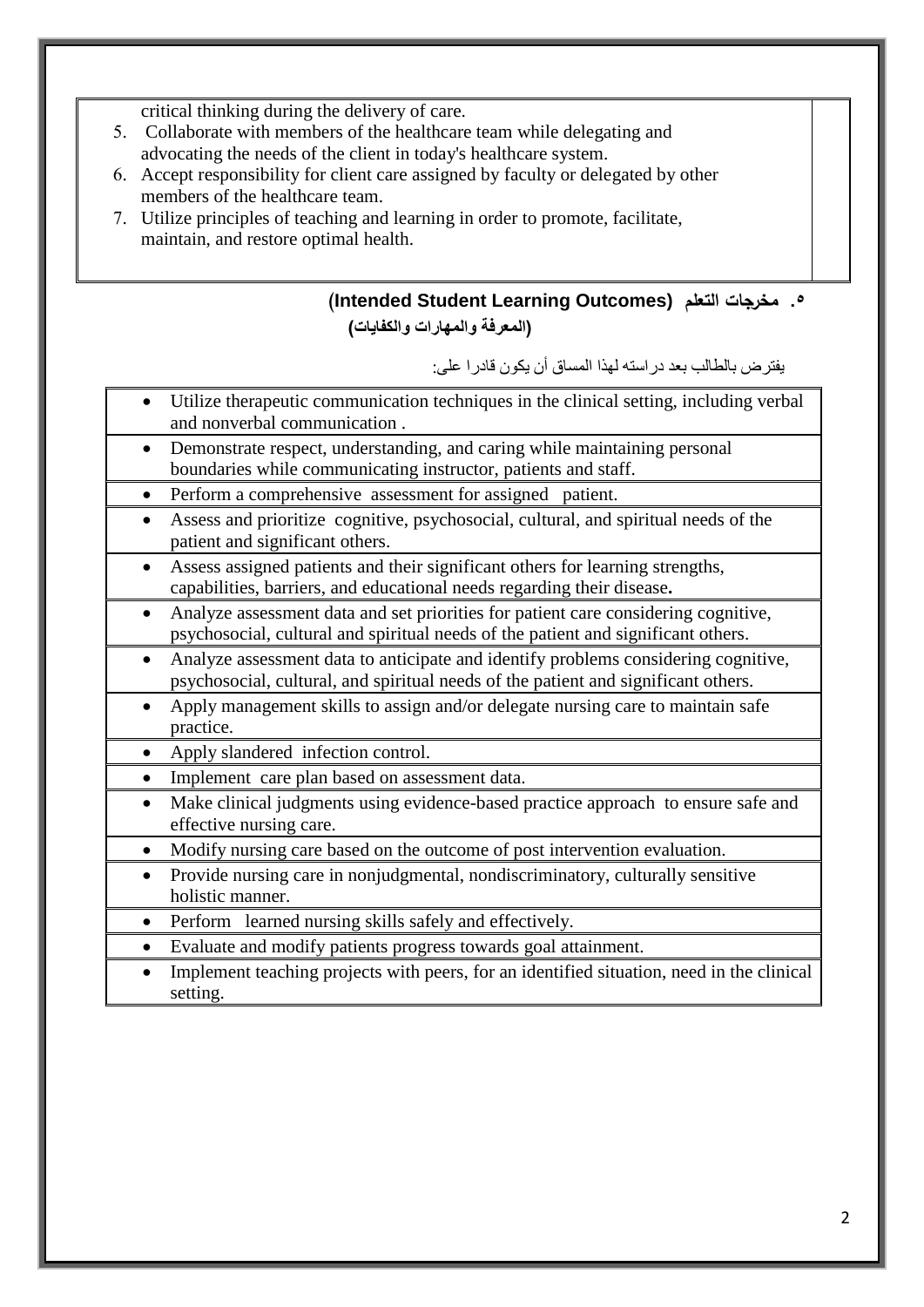**.6 محتوى المساق )Content Course (:**

| الموضسوع                                                        | الأسبوع |
|-----------------------------------------------------------------|---------|
| Orientation to course in faculty labs                           | الأول   |
| Clinical training-hospital orientation                          | الثاني  |
| Clinical training - writing assignment (SAOPE)                  | الثالث  |
| Clinical training-medication administration                     | الرابع  |
| Clinical training - writing assignment (care plan)              | الخامس  |
| Clinical training-skills (Sliding scale)                        | السادس  |
| Clinical training-skills clinical focus(Musculoskeletal system) | السابع  |
| Clinical training-skills clinical focus (Nervous system)        | التاسع  |
| Final written exam                                              | لعاشر   |

**استراتيجيات التعميم والتعمم وطرق التقويم 7.**

# **(Teaching and learning Strategies and Evaluation Methods)**

| نوع النقويم/القياس<br>(امتحان/عروض صفية/مناقشة/واجبات) | أنشطة التعلم           | استراتيجيات التدريس                       | مخرجات التعلم             |  |
|--------------------------------------------------------|------------------------|-------------------------------------------|---------------------------|--|
| Discussion and assignment                              | Bedside patient care   | Clinical focus                            | Demonstrate safe ethical- |  |
|                                                        |                        | Application in real<br>patient situations | legal nursing practice    |  |
| Clinical evaluation                                    | Clinical training      | real and simulated                        | Critical thinking         |  |
|                                                        |                        | patient situations<br>discussion          |                           |  |
| Discussion and clinical                                | Clinical training      | problem-solving                           | Display professional      |  |
| evaluation                                             |                        | approach                                  | behavior and therapeutic  |  |
|                                                        |                        |                                           | communication             |  |
| Bedside Case study exam                                | Cases study discussion | <b>Clinical focus</b>                     | Form a framework for      |  |
| Clinical focus discussion<br>Assignment                |                        |                                           | professional evidenced    |  |
|                                                        |                        |                                           | base nursing practice     |  |

| توزيع الدرجات لكل أسلوب | توقيت التقييم                                   | الأساليب المستخدمة(Assessment) تقييم الطلبة |
|-------------------------|-------------------------------------------------|---------------------------------------------|
| 20%                     | خلال الشهر الأول من الدوام<br>العملي            | One Comprehensive Care Plan                 |
| 15%                     | خلال الفصل                                      | Two work sheets                             |
| 30%                     | خلال الاسبوع الثالث والرابع<br>من الدوام العملي | Clinical midterm exam                       |
| 10%                     | خلال الفصل                                      | Final Clinical evaluation                   |